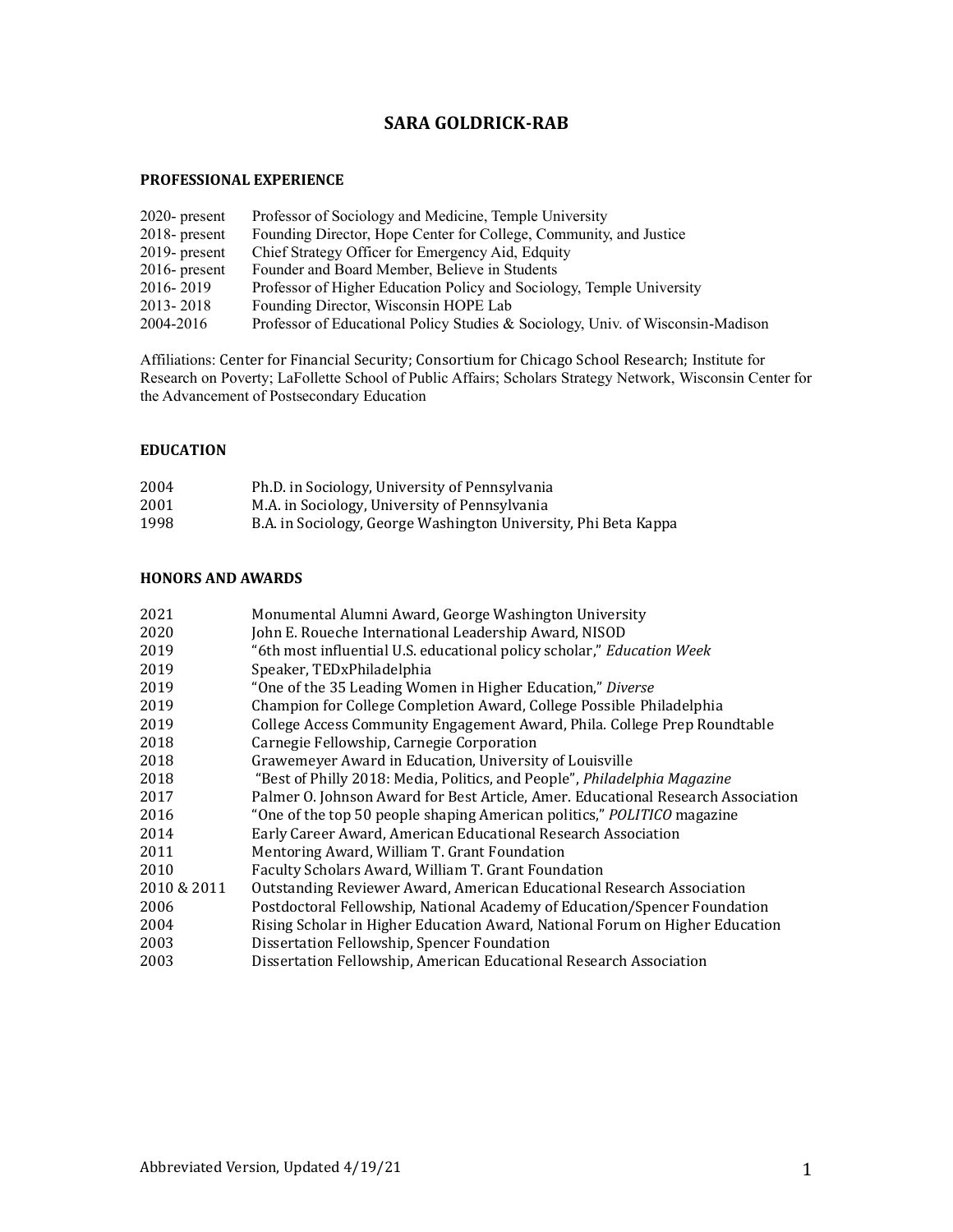# **BOOKS**

Goldrick-Rab, S. (2016) *Paying the Price: College Costs, Financial Aid, and the Betrayal of the American Dream.* University of Chicago Press, Chicago, IL.

- 2018 Grawemeyer Award in Education
- Invited keynote, *South by Southwest EDU*, March 2017
- Featured on *The Daily Show with Trevor Noah*, September 2016
- Positive reviews from *New York Review of Books*, *Times Higher Ed UK, Kirkus, Library Journal, Inside Higher Ed,* and many others
- Amazon.com best-selling book in September 2016
- Selected by Delta Kappa Gamma Society International as a 2016 "must read"
- Included in the University of California-Berkeley 2017 Summer Reading List

Kelly, A. & Goldrick-Rab, S. (Editors). (2014). *Reinventing Financial Aid: Charting a New Course to College Affordability.* Harvard Education Press, Cambridge, MA.

Shaw, K., Goldrick-Rab, S., Mazzeo, C., & Jacobs, J. (2006) *Putting Poor People to Work: How the Work-First Idea Eroded College Access for the Poor.* New York: Russell Sage Foundation.

# **PEER-REVIEWED JOURNAL ARTICLES**

- Goldrick-Rab, S., York T., Cady, C. & Baker-Smith, C. (2021). "Completion Grants: A Multi-Method Examination of Institutional Practice." *Journal of Student Financial Aid.* V50(1), Article 1.
- Goldrick-Rab, S. & Steinbaum, M. (2020). "What is the Problem with Student Debt?" Point/Counterpoint column. *Journal of Policy Analysis and Management*.
- Anderson, D., Broton, K., Goldrick-Rab, S. & Kelchen, R. (2020). "Experimental Evidence on the Impacts of Need-Based Financial Aid: Longitudinal Assessment of the Wisconsin Scholars Grant." *Journal of Policy Analysis and Management*.
- Broton, K.M., Miller, G., & Goldrick-Rab, S. (2020). "College on the Margins: Higher Education Professionals' Perspectives on Campus Basic Needs Insecurity." *Teachers College Record.* Volume 122 Number 3.
- Freudenberg, N., Goldrick-Rab, S. & Poppendieck, J. (2019). "College students and SNAP: The new face of food insecurity in the United States." *American Journal of Public Health*. Dec;109(12):1652- 1658
- Kolbe, T., Kinsley, P, Feldman R.F. & Goldrick-Rab, S. (2019). "From the (Academic) middle to the top: an evaluation of the AVID/TOPS college access program." *Journal of Education for Students Placed at Risk.* Volume 23, Issue 4, 304-335.
- Goldrick-Rab, S. (2018). "Addressing Community College Completion Rates by Securing Students' Basic Needs." *New Directions for Community Colleges*. Issue 184, Winter, 7-16.
- Anderson, D.M. & Goldrick-Rab, S. (2018). "Aid after enrollment: Impacts of a statewide grant program at public two-year colleges." *Economics of Education Review.* Volume 67, December 2018, Pages 148-157.
- Broton, K. & Goldrick-Rab, S. (2018). "Going Without: An Exploration of Food and Housing Insecurity among Undergraduates." *Educational Researcher.*
- Valentine, J. Konstantopoulos, S. & Goldrick-Rab. (2017). "What Happens to Students Placed into Developmental Education?: A Meta-Analysis of Regression Discontinuity Studies." *Review of Educational Research.*
- Kelchen, R., Hosch, B., Goldrick-Rab, S. (2017). "The Costs of College Attendance: Examining Variation and Consistency in Institutional Living Cost Allowances." *Journal of Higher Education*.
- Goldrick-Rab, S. & Kolbe, T. (2016) "A Matter of Trust: Applying Insights from Social Psychology to Make College Affordable." *Policy Insights from Behavioral and Brain Sciences.*
- Broton, K., Goldrick-Rab, S. & Benson, J. (2016) "Working for College: The Causal Impacts of Financial Grants on Undergraduate Employment*." Educational Evaluation and Policy Analysis.*  (Article received Palmer O. Johnson award from AERA in 2017).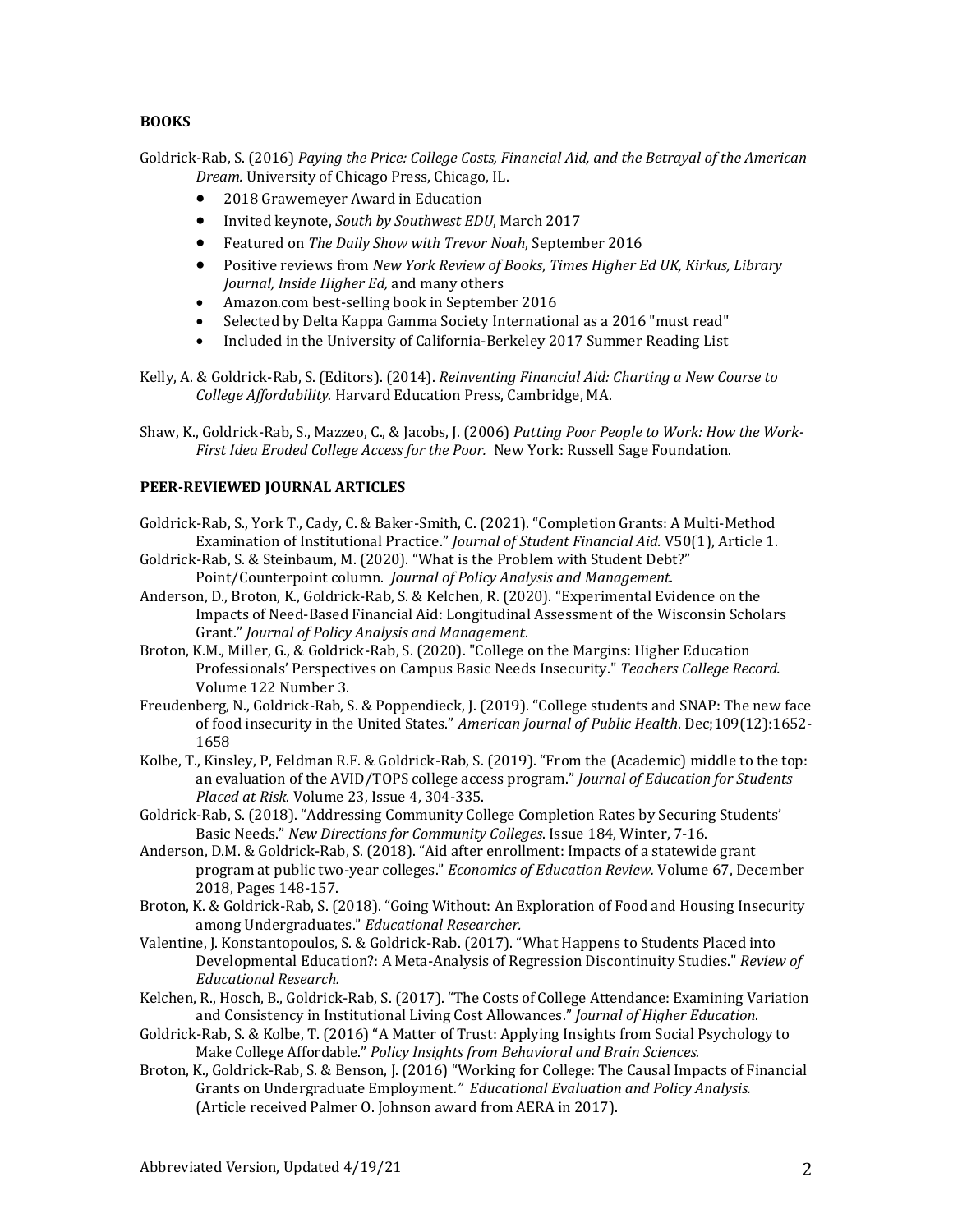- Goldrick-Rab, S., Kelchen, R., Harris, D., & Benson, J. (2016). "Reducing Income Inequality in Higher Education: Experimental Evidence on the Impact of Financial Aid on College Completion*." American Journal of Sociology*. 121, no. 6: 1762-1817.
- Kelchen, R. & Goldrick-Rab, S. (2015) "Accelerating College Knowledge: A Fiscal Analysis of a Targeted Early Commitment Pell Grant Program." *Journal of Higher Education,* 86(2): 199- 232.
- Brand, J., & Pfeffer, F. & Goldrick-Rab, S. (2014) "Interpreting Community College Effects in the Presence of Heterogeneity and Complex Counterfactuals." *Sociological Science.*
- Schudde, L. & Goldrick-Rab, S. (2014) "On Second Chances and Stratification: How Sociologists Think About Community Colleges." *Community College Review.*
- Harris, D.N. & Goldrick-Rab, S. (2012) "Improving the Productivity of Education Experiments: Lessons from a Randomized Study of Need-Based Financial Aid." *Educational Finance and Policy*, 7(2); 143-169.
- Goldrick-Rab, S. & Han, S. (2011). "The "Class Gap" in the "Gap Year": Academic Coursetaking, Family Formation and Socioeconomic Differences in Delaying the Transition to College." *Review of Higher Education*. Spring.
- Goldrick-Rab, S. (2010). "Challenges and Opportunities for Improving Community College Student Outcomes." *Review of Educational Research.* 80(3): 437-469.
- Goldrick-Rab, S. & Sorensen, K. (2010). "Unmarried Parents in College." *Future of Children,* v20(2): 179-203.
- Goldrick-Rab, S. & Pfeffer, F. (2009). "Beyond Access: Explaining Socioeconomic Differences in College Transfer." *Sociology of Education.*
- Goldrick-Rab, S. (2007). "What Higher Education Has to Say About the Transition to College." *Teachers College Record*. Volume 109, Number 10: 2444-2481 (with contributions from D.F. Carter and R. Wagner).
- Goldrick-Rab, S. (2006). "Following Their Every Move: How Social Class Shapes Postsecondary Pathways." *Sociology of Education.* January, v79n1. pp. 61-79.
- Shaw, K. & Goldrick-Rab, S. (2006). "Work-First Federal Policies: Eroding Access to Community Colleges for Latinos and Low-Income Populations." *New Directions in Community Colleges*. Spring, n.133, pp.61-70.
- Goldrick-Rab, S. & Mazzeo, C. (2005). "What 'No Child Left Behind' Means for College Access." *Review of Research in Education*. Winter, v29. pp. 107-130.
- Goldrick-Rab, S. & Shaw, K. (2005). "Racial and Ethnic Differences in the Impact of Work-First Reforms on Access to Postsecondary Education." *Educational Evaluation and Policy Analysis*. Winter, 27(4), 291-307.
- Shaw, K. & Rab, S. (2003). "Market Rhetoric Versus Reality in Policy and Practice: The Workforce Investment Act and Access to Community College Education and Training." *Annals of the American Academy of Political and Social Science.* v586, March, 172-193.
- Mazzeo, C., Rab, S., & Eachus, S. (2003). "Work-First or Work Only: Welfare Reform, State Policy and Access to Postsecondary Education." *Annals of the American Academy of Political and Social Science*. v586, March, 144-171.

# **BOOK CHAPTERS**

- Goldrick-Rab, S. (2020). "Foreword." In K. Broton & C. Cady (Editors), *Food Insecurity on Campus: Action and Intervention.* Johns Hopkins University Press.
- Goldrick-Rab, S. (2020). "Paying the Price": The Costs of a College Education and the Realities of Broken Dreams." *Explorations in Adult Higher Education.* Winter. N. 6
- Monaghan D., Kolbe T., Goldrick-Rab S. (2018) Experimental Evidence on Interventions to Improve Educational Attainment at Community Colleges. In: Schneider B. (eds) *Handbook of the Sociology of Education in the 21st Century. Handbooks of Sociology and Social Research*. Springer, Cham.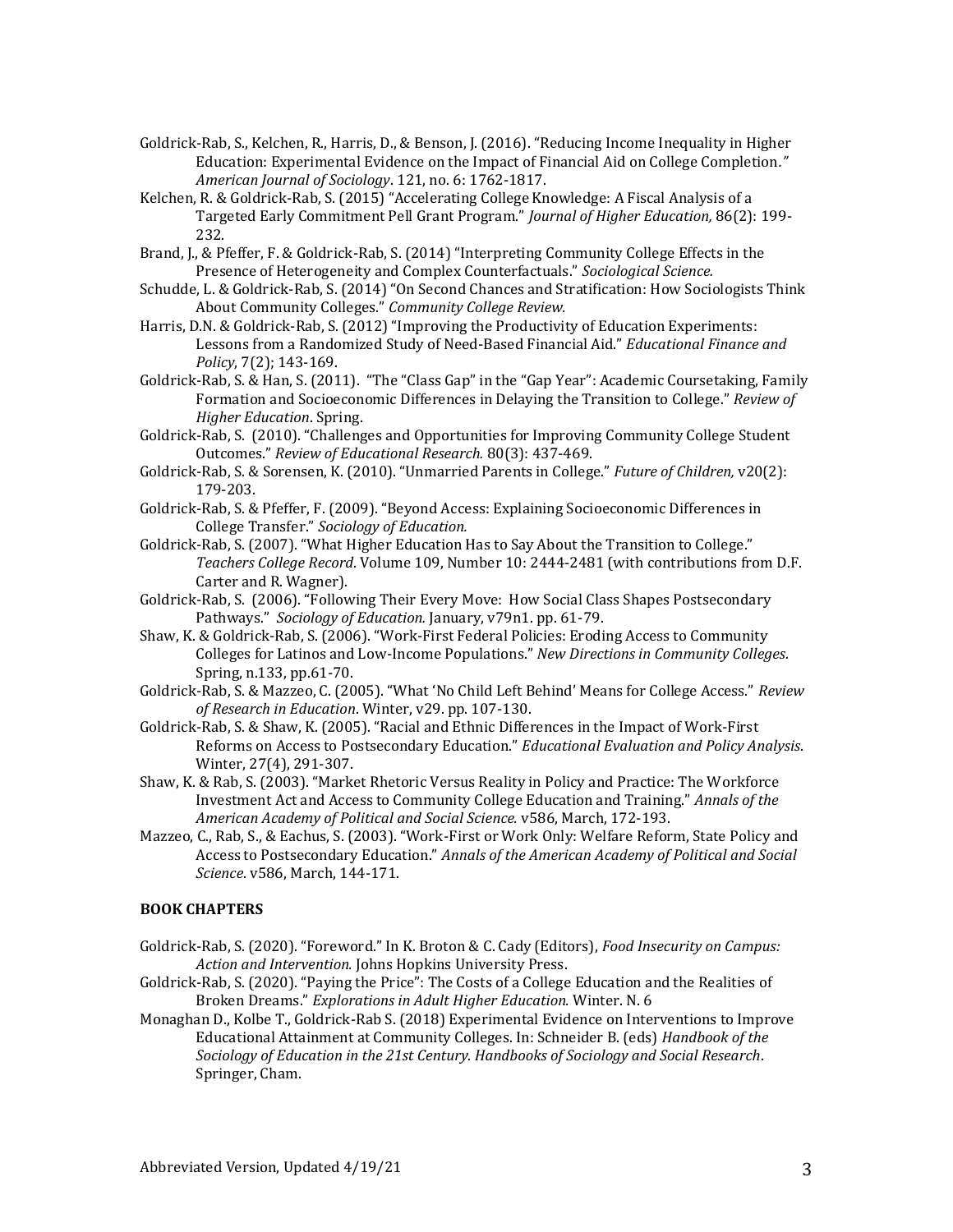- Goldrick-Rab, S. (2018). "Listening to students." In L.W. Perna (Ed.). *Taking it to the streets: The role of scholarship in advocacy and advocacy in scholarship*. Baltimore, MD: Johns Hopkins University Press.
- Goldrick-Rab, S. & Houle, J. (2018). "Student debt accountability and its unintended racial consequences." In Gary Orfield and Nicholas Hillman (Eds), *College Opportunity and Accountability: The Civil Rights Dimension.* Harvard Education Press.
- Schudde, L. & Goldrick-Rab, S. (2016). "Extending Opportunity, Perpetuating Privilege: Institutional Stratification amid Educational Expansion," In M. Bastedo, P. Altbach, P. Gumport, and B. Berdahl (Eds), *American Higher Education in the 21st Century.* Johns Hopkins University Press, Baltimore.
- Goldrick-Rab, S. & Kelchen, R. (2015). "Making Sense of Loan Aversion: Evidence from Wisconsin." In *Student Loans and the Dynamics of Debt*, B. Hershbein and K. Hollenbeck, eds. Kalamazoo, MI: W.E. Upjohn Institute for Employment Research, pp. 317-378.
- Kinsley, P. & Goldrick-Rab, S. (2015). "Making the Grade: The Academic Side of College Life Among Financial Aid Recipients." In A. Stich and C. Freire (Eds), *The Working Classes and Higher Education: Inequality of Access, Opportunity, and Outcome.*
- Goldrick-Rab, S. (2014). "Economic Diversity for Cost Containment." In R. Kahlenberg (Ed.), *New Paths to Higher Education Diversity after Fisher v. University of Texas.* Century Foundation.
- Goldrick-Rab, S., Schudde, L. & Stampen, J. (2014). "Creating Cultures of Affordability: Can Institutional Incentives Improve the Effectiveness of Financial Aid?" In A. Kelly and S. Goldrick-Rab (Eds.), *Reinventing Financial Aid: Charting a New Course to College Affordability.* Harvard Education Press, Cambridge, MA.
- Goldrick-Rab, S., & Kinsley, P. (2013). "School Integration and the Open Door Philosophy: Rethinking the Economic and Racial Composition of Community Colleges." In The Century Foundation (Ed.) *Bridging the Higher Education Divide: Strengthening Community Colleges and Restoring the American Dream.* Brookings Institution Press, Washington, DC.
- Goldrick-Rab, S. & Cook, M. (2011). "College Students in Changing Contexts." In P. Altbach, P. Gumport, and B. Berdahl (Eds), *American Higher Education in the 21st Century.* Johns Hopkins University Press, Baltimore.
- Goldrick-Rab, S. (2010). "Accountability for Community Colleges: Moving Forward." In K. Carey and M. Schneider (Eds), *Accountability in American Higher Education.* Palgrave.
- Goldrick-Rab, S. & Pfeffer, F. (2009). "Beyond Access: Explaining Social Class Differences in College Transfer." *Sociology of Education*. 82(2), 101–125. (2009)
- Goldrick-Rab, S. (2009). "The Puzzle and Paradox of Student Mobility in Higher Education." In P. Pasque, N. Bowman, and M. Martinez (Eds), *Understanding and Achieving Higher Education for the Public Good*. Kenneshaw State University Press.
- Goldrick-Rab, S., Harris, D., & Trostel, P. (2009). "Why Financial Aid Matters (or Does Not) for College Success: Toward A New Interdisciplinary Approach." In J. Smart (Ed) *Higher Education: Handbook of Theory and Research*, v. 24, pp. 1-45.
- Goldrick-Rab, S. (2007). "Reducing Inequality in an Age of Student Mobility: Challenges Facing American Higher Education." Chapter 7 in R. Teese, S.Lamb, and M. Duru-Bellat (Eds), *Education and Equity: International Perspectives on Theory and Policy*. Volume 3. Springer Publishing.
- Goldrick-Rab, S. & Shaw, K. (2007). "Tracking How New Ideas Become Higher Education Policy and Practice: The Challenges of Gathering Comparative Policy Implementation Data." In D. Heller and K. Shaw (Eds), *Key Issues In Higher Education*. Chapter 4 (pp.77-95) Stylus.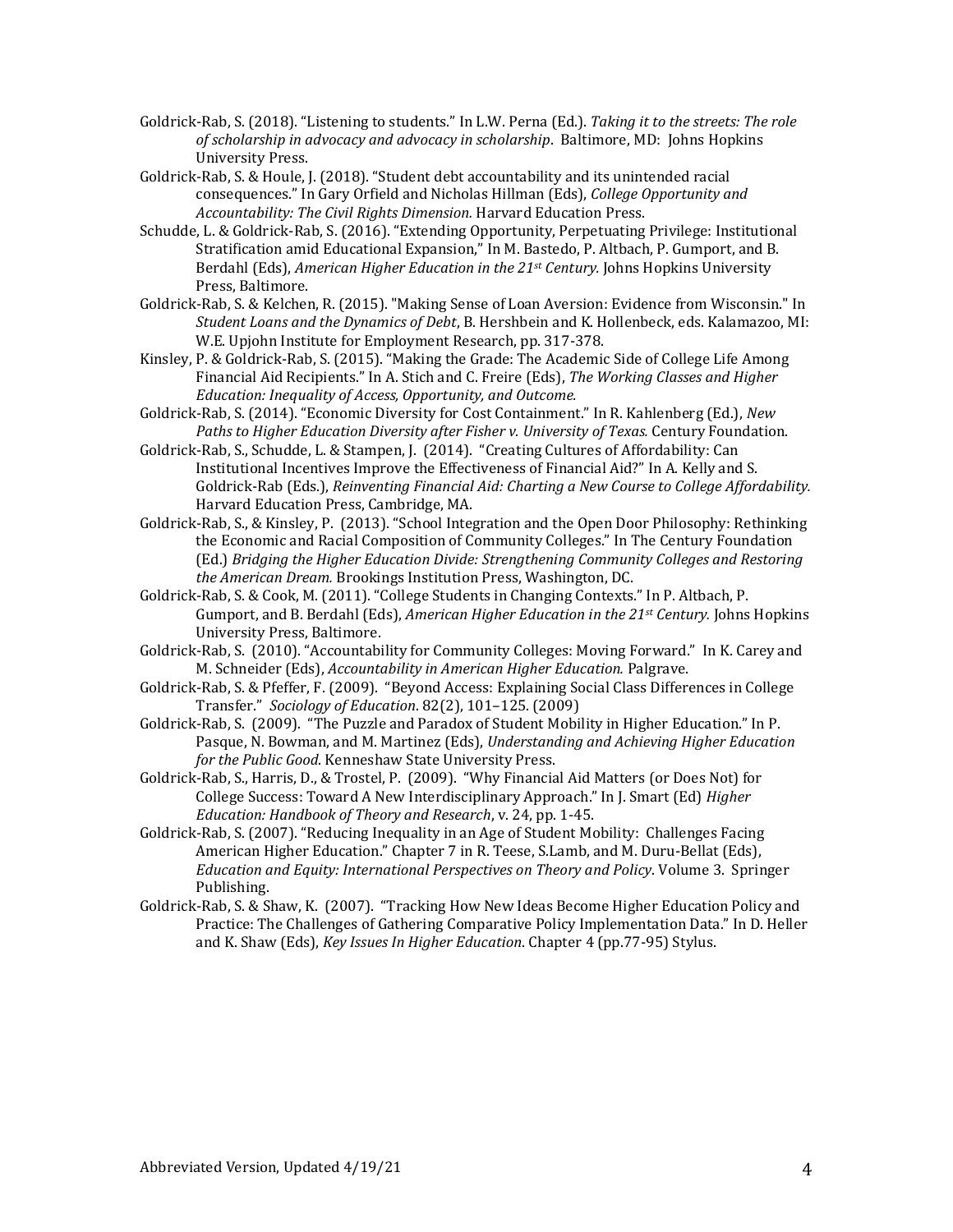#### **SELECTED REPORTS FOR POLICYMAKERS AND PRACTITIONERS (BY TOPIC)**

College Basic Needs Insecurity: Interventions

- Broton, K., Goldrick-Rab, S. & Mohebali, M. (2020). *[Fueling success: An experimental evaluation of a](https://hope4college.com/wp-content/uploads/2020/03/BunkerHill_Report.pdf)  [community college meal voucher program.](https://hope4college.com/wp-content/uploads/2020/03/BunkerHill_Report.pdf) H*ope Center for College, Community, and Justice, Philadelphia.
- Goldrick-Rab, S., Hernandez, D., Coca, V. & Williams, T. (2020*)[. Houston Food Scholarship Program](https://hope4college.com/wp-content/uploads/2020/01/HoustonFoodScholarshipProgramReportFinal.pdf)  [Report](https://hope4college.com/wp-content/uploads/2020/01/HoustonFoodScholarshipProgramReportFinal.pdf)*. Hope Center for College, Community, and Justice, Philadelphia.
- Goldrick-Rab, S., Broton, K. & Frank, V. (2014). *Single Stop USA's Com[munity College Initiative:](https://hope4college.com/single-stop-usas-community-college-initiative/)  [Implementation Assessment.](https://hope4college.com/single-stop-usas-community-college-initiative/)* Wisconsin HOPE Lab, Madison WI.

College Basic Needs Insecurity: Descriptive Work

- The Hope Center for College, Community, and Justice. (2021). *[#RealCollege 2021: Basic Needs](https://hope4college.com/wp-content/uploads/2021/03/RCReport2021.pdf)  [Insecurity During the Ongoing Pandemic.](https://hope4college.com/wp-content/uploads/2021/03/RCReport2021.pdf)* Philadelphia, PA.
- Goldrick-Rab, S., Coca, V., Kienzl, G., Welton, C., Dahl, S. & Magnelia, S. (2020). *[#RealCollege During the](https://hope4college.com/wp-content/uploads/2020/06/HopeCenter_RealCollegeDuringthePandemic.pdf)  [Pandemic.](https://hope4college.com/wp-content/uploads/2020/06/HopeCenter_RealCollegeDuringthePandemic.pdf)* Hope Center for College, Community, and Justice, Philadelphia.
- Goldrick-Rab, S., Koppisch, D., Umana, P., Coca, V., & Meyers, M. (2020). *[Food and Housing Insecurity](https://hope4college.com/food-and-housing-insecurity-among-philadelphia-college-students-a-realcollegephl-report/)  [Among Philadelphia College Students: A #RealCollegePHL Report.](https://hope4college.com/food-and-housing-insecurity-among-philadelphia-college-students-a-realcollegephl-report/)* Hope Center for College, Community, and Justice, Philadelphia.
- Goldrick-Rab, S., Welton, C. & Coca, V. (2020). *[Parenting While In College: Basic Needs Insecurity](https://alliancetoendhunger.org/wp-content/uploads/gravity_forms/13-f8f4825afc84921bd400f00919c81a7a/2020/05/2019_ParentingStudentsReport.pdf)  [Among Students With Children.](https://alliancetoendhunger.org/wp-content/uploads/gravity_forms/13-f8f4825afc84921bd400f00919c81a7a/2020/05/2019_ParentingStudentsReport.pdf)* Hope Center for College, Community, and Justice, Philadelphia.
- Goldrick-Rab, S., Richardson, B. & Baker-Smith, C. (2020*)[. Hungry to Win: A First Look at Food and](https://hope4college.com/wp-content/uploads/2020/04/2019_StudentAthletes_Report.pdf)  [Housing Insecurity Among Student-Athletes](https://hope4college.com/wp-content/uploads/2020/04/2019_StudentAthletes_Report.pdf)*. Hope Center for College, Community, and Justice, Philadelphia.
- Baker-Smith, C., Coca, V., Goldrick-Rab, S., Looker, E., Richardson, B. & Williams, T. (2020). *[#RealCollege 2020: Five Years of Evidence on Campus Basic Needs Insecurity](https://hope4college.com/wp-content/uploads/2020/02/2019_RealCollege_Survey_Report.pdf)*. Hope Center for College, Community, and Justice, Philadelphia.
- Goldrick-Rab, S., Baker-Smith, C., Coca, V., Looker, E., & Williams, T. (2019). *[College and University](https://hope4college.com/college-and-university-basic-needs-insecurity-a-national-realcollege-survey-report/)  [Basic Needs Insecurity: A National #RealCollege Survey Report.](https://hope4college.com/college-and-university-basic-needs-insecurity-a-national-realcollege-survey-report/)* Hope Center for College, Community, and Justice, Philadelphia.
- Goldrick-Rab, S. (2018). *[Alleviating Poverty and Promoting College Attainment in Philadelphia.](https://hope4college.com/wp-content/uploads/2018/09/2018-PhillyReport-web-1.pdf)* Hope Center for College, Community, and Justice, Philadelphia.
- Goldrick-Rab, S., Cady, C., & Coca, V. (2018). *[Campus Food Pantries: Insights from a National Survey.](https://hope4college.com/campus-food-pantries-insights-from-a-national-survey/)*  Hope Center for College, Community, and Justice, Philadelphia.
- Goldrick-Rab, S., Richardson, J., Schneider, J., Hernandez, A., & Cady, C. (2018). *[Still Hungry and](http://wihopelab.com/publications/Wisconsin-HOPE-Lab-Still-Hungry-and-Homeless.pdf)  [Homeless in College.](http://wihopelab.com/publications/Wisconsin-HOPE-Lab-Still-Hungry-and-Homeless.pdf)* Wisconsin HOPE Lab, Madison, WI.
- Goldrick-Rab, S., Broton, K., & Hernandez, D. (2017). *[Addressing Basic Needs Security in Higher](http://wihopelab.com/publications/Addressing-Basic-Needs-Security-in-Higher-Education.pdf)  [Education: An Introduction to Three Evaluations of Supports for Food and Housing at](http://wihopelab.com/publications/Addressing-Basic-Needs-Security-in-Higher-Education.pdf)  [Community Colleges](http://wihopelab.com/publications/Addressing-Basic-Needs-Security-in-Higher-Education.pdf)*. Wisconsin HOPE Lab.
- Goldrick-Rab, S., Richardson, J. & Hernandez, A. (2017) *[Hungry and Homeless in College: Basic Needs](http://wihopelab.com/publications/hungry-and-homeless-in-college-report.pdf)  [Insecurity in Higher Education.](http://wihopelab.com/publications/hungry-and-homeless-in-college-report.pdf)* Wisconsin HOPE Lab, Madison, WI.
- Sackett, C., Goldrick-Rab, S. & Broton, K. (2016). *[Addressing Housing Insecurity and Living Costs in](https://www.huduser.gov/portal/sites/default/files/pdf/HousingInsecurityInHigherEd.pdf)  [Higher Education: A Guidebook for Colleges and Universities.](https://www.huduser.gov/portal/sites/default/files/pdf/HousingInsecurityInHigherEd.pdf)* U.S. Department of Housing and Urban Development & Wisconsin HOPE Lab.
- Goldrick-Rab, S., Broton, K. & Colo, E. (2016). *[Expand the National School Lunch Program to Higher](http://wihopelab.com/publications/Wisconsin-HOPE-Expand-Lunch_Program.pdf)  [Education](http://wihopelab.com/publications/Wisconsin-HOPE-Expand-Lunch_Program.pdf)*. Wisconsin HOPE Lab, Madison WI.
- Eisenberg, D., Goldrick-Rab, S., Lipson, S. & Broton, K. (2016). *[Too Distressed to Learn? Mental Health](http://wihopelab.com/publications/Wisconsin_HOPE_Lab-Too_Distressed_To_Learn.pdf)  [Among Community College Students](http://wihopelab.com/publications/Wisconsin_HOPE_Lab-Too_Distressed_To_Learn.pdf)* Wisconsin HOPE Lab, Madison WI.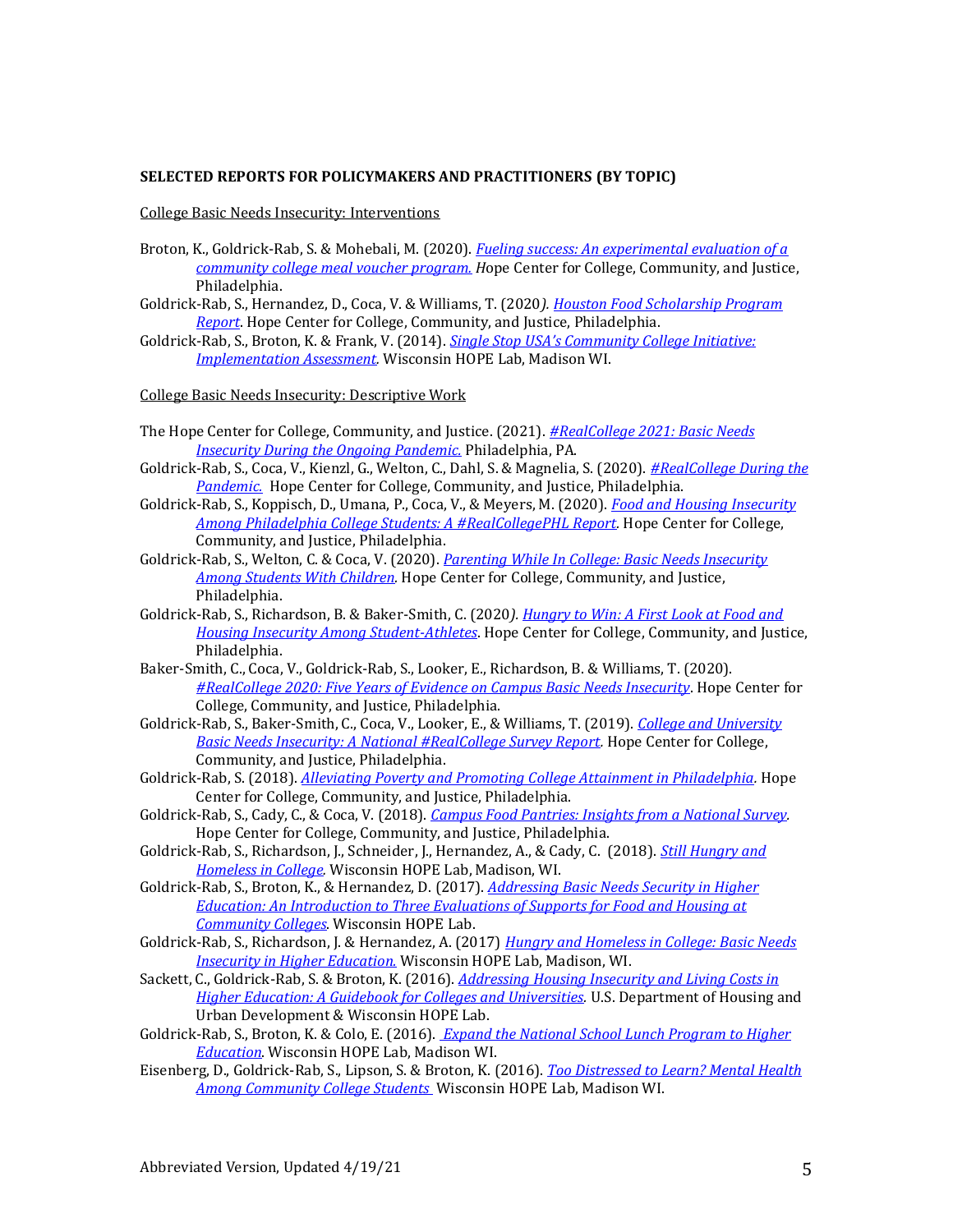Goldrick-Rab, S., Broton, K. & Eisenberg, D. (2015). *[Hungry to Learn: Addressing Food and Housing](https://hope4college.com/hungry-to-learn-addressing-food-housing-insecurity-among-undergraduates/)  [Insecurity Among Undergraduates.](https://hope4college.com/hungry-to-learn-addressing-food-housing-insecurity-among-undergraduates/)* Wisconsin HOPE Lab, Madison, WI.

#### Financial Aid Reform

Goldrick-Rab, S. & Kendall, N. (2016). *[The Real Price of College](https://tcf.org/content/report/the-real-price-of-college/)*. Century Foundation: NY.

Monaghan, D. & Goldrick-Rab, S. (2016). *[Is Community College Already Free?](http://wihopelab.com/publications/Wisconsin_HOPE_Lab_Policy_Brief%2016-01_Is_Community_College_Already_Free.pdf)* Wisconsin HOPE Lab, Madison WI.

- Dachelet, K. & Goldrick-Rab, S. (2015). *[Investing in Student Completion: Overcoming Financial](http://wihopelab.com/publications/Investing-in-Student-Completion-WI-Hope_Lab.pdf)  [Barriers to Retention Through Small-Dollar Grants and Emergency-Aid Programs.](http://wihopelab.com/publications/Investing-in-Student-Completion-WI-Hope_Lab.pdf)* Wisconsin HOPE Lab, Madison WI.
- Goldrick-Rab, S. & Kendall, N. (2014). *[Redefining College Affordability: Securing America's Future with](https://www.luminafoundation.org/files/resources/redefining-college-affordability.pdf)  [a Free Two Year College Option.](https://www.luminafoundation.org/files/resources/redefining-college-affordability.pdf)* Lumina Foundation.

Goldrick-Rab, S. (2013). "*[Pay It Forward" or "Pay It Yourself?"](https://tcf.org/content/commentary/pay-it-forward-or-pay-it-yourself/)* The Century Foundation, NY.

- Goldrick-Rab, S., Harris, D., Mazzeo, C., & Kienzl, G. (2009). ["Transforming America's Community](https://www.brookings.edu/research/transforming-americas-community-colleges-a-federal-policy-proposal-to-expand-opportunity-and-promote-economic-prosperity/)  [Colleges: A Proposal to Expand Opportunity and Promote Economic Prosperity](https://www.brookings.edu/research/transforming-americas-community-colleges-a-federal-policy-proposal-to-expand-opportunity-and-promote-economic-prosperity/)." *Blueprint for American Prosperity*. The Brookings Institution: Washington, DC.
- Goldrick-Rab, S. & Roksa, J. (2008). *[A Federal Agenda for Promoting Student Success and Degree](https://www.americanprogress.org/issues/economy/reports/2008/08/12/4810/a-federal-agenda-for-promoting-student-success-and-degree-completion/)  [Completion.](https://www.americanprogress.org/issues/economy/reports/2008/08/12/4810/a-federal-agenda-for-promoting-student-success-and-degree-completion/)* Center for American Progress: Washington, DC.

### **SELECTED COMMENTARY**

- Goldrick-Rab, S. (2021). Centering Humanity: Addressing #RealCollege Needs During a Pandemic. *Change: The Magazine of Higher Learning.* V53n1, pp. 13-17.
- Goldrick-Rab, S. (2020)[. America Sabotaged the Solution to Its New Higher-Education Crisis.](https://www.theatlantic.com/ideas/archive/2020/05/community-colleges-could-help-students-through-pandemic/611884/) *Atlantic.*
- Goldrick-Rab, S. & Gladstein, E. (2020). [College students need economic support beyond the](https://www.inquirer.com/opinion/commentary/coronavirus-college-students-hunger-snap-graduation-20200428.html)  [pandemic.](https://www.inquirer.com/opinion/commentary/coronavirus-college-students-hunger-snap-graduation-20200428.html) *Philadelphia Inquirer.*
- Goldrick-Rab, S. (2020)[. Housing and food insecurity affecting many college students, new data says.](https://www.washingtonpost.com/education/2020/02/20/housing-food-insecurity-affecting-many-college-students-new-data-says/) *The Washington Post.*
- Goldrick-Rab, S. (2019). Fighting student poverty requires help from an imperfect ally: The private [sector.](https://www.inquirer.com/opinion/commentary/college-student-poverty-hunger-cash-assistance-20191121.html) *Philadelphia Inquirer.*
- Goldrick-Rab, S. (2019)[. Learning from the #RealCollege movement.](https://www.forbes.com/sites/civicnation/2019/11/07/learning-from-the-realcollege-movement/) *Forbes.*
- Goldrick-Rab, S. & Seldin, A. (2019)[. Why did it take a celebrity scandal to talk absurd college costs?](https://www.inquirer.com/opinion/commentary/college-admissions-scandal-cost-student-debt-20190314.html) *Philadelphia Inquirer.*
- Goldrick-Rab, S. (2018). [What's the Biggest Challenge for Colleges and Universities](https://www.nytimes.com/2018/06/05/education/learning/biggest-challenge-for-colleges-and-universities.html?nytmobile=0)? *New York Times.*
- Goldrick-Rab, S. & Stommel, J. (2018). [Teaching the Students We Have, Not the Students We Wish We](https://www.chronicle.com/article/Teaching-the-Students-We-Have/245290)  [Had.](https://www.chronicle.com/article/Teaching-the-Students-We-Have/245290) *Chronicle of Higher Education.*
- Goldrick-Rab, S. (2018). How donors can do better than Michael Bloomberg's \$1.8B for college [tuition.](https://www.inquirer.com/philly/opinion/commentary/michael-bloomberg-donation-billion-financial-aid-johns-hopkins-university-20181128.html) *Philadelphia Inquirer.*
- Goldrick-Rab, S. (2018). [We can't afford to price middle](https://bidenforum.org/we-cant-afford-to-price-middle-class-families-out-of-college-9c6e7e787452?gi=8ce972ded023)-class families out of college. *Biden Forum.*
- Goldrick-Rab, S. & Miller-Adam, M. (2018). [Don't Dismiss the Value of Free College Programs.](https://www.chronicle.com/article/Don-t-Dismiss-the-Value-of/244468?cid=pm&utm_source=pm&utm_medium=en&elqTrackId=daa7afac58644e10bd37a40ecd683688&elq=deddcd425ee4486ead0394eba44314ca&elqaid=20413&elqat=1&elqCampaignId=9593) *Chronicle of Higher Education.*
- Goldrick\_Rab, S. (2018). ["It's Hard to Study if You're Hungry."](https://www.nytimes.com/2018/01/14/opinion/hunger-college-food-insecurity.html?_r=0) *New York Times.*
- Goldrick-Rab, S. (2017). "[Poverty is Largely Invisible Among College Students](https://talkpoverty.org/2017/11/07/poverty-largely-invisible-among-college-students/)." *Talk Poverty.*
- Goldrick-Rab, S. (2017). "[Basic Needs Insecurity: The Real Crisis Facing Community Colleges](https://www.acct.org/files/Publications/Trustee%20Quarterly/2017/Summer%2017/Basic%20Needs%20Insecurity.pdf)." *ACCT Trustees Quarterly.*
- Goldrick-Rab, S. (2016). "[How Financial Aid Betrays the Modern Family.](http://www.theatlantic.com/education/archive/2016/09/how-financial-aid-betrays-the-modern-family/501818/) *The Atlantic.*
- Goldrick-Rab, S. (2016). "[What Colleges Can Do Right Now to Help Low-Income Students](http://www.chronicle.com/article/What-Colleges-Can-Do-Right-Now/237589)." *Chronicle of Higher Education.*
- Goldrick-Rab, S. (2016) ["This is #RealCollege: Some students struggle to pay for food, housing."](https://www.washingtonpost.com/news/grade-point/wp/2016/05/10/this-is-realcollege-students-facing-food-and-housing-insecurity/) *The Washington Post*.
- Goldrick-Rab, S. & Eisenberg, D. (2016). ["In the Darkness, Unassisted."](http://thehill.com/blogs/congress-blog/education/271815-in-the-darkness-unassisted) *The Hill.*
- Goldrick-Rab, S. (2016). ["Should Anyone Be Eligible for Student Loans?"](http://www.wsj.com/articles/should-anyone-be-eligible-for-student-loans-1456715824) *The Wall Street Journal*.
- Goldrick-Rab, S. & Broton, K. (2016). ["The Hidden Hunger Problem on Campus."](http://democracyjournal.org/arguments/the-hidden-hunger-problem-on-campus/) *Democracy*.
- Goldrick-Rab, S. (2016). "[Public Higher Education Should be Universal and](https://www.nytimes.com/roomfordebate/2016/01/20/should-college-be-free/public-higher-education-should-be-universal-and-free) Free." *New York Times,*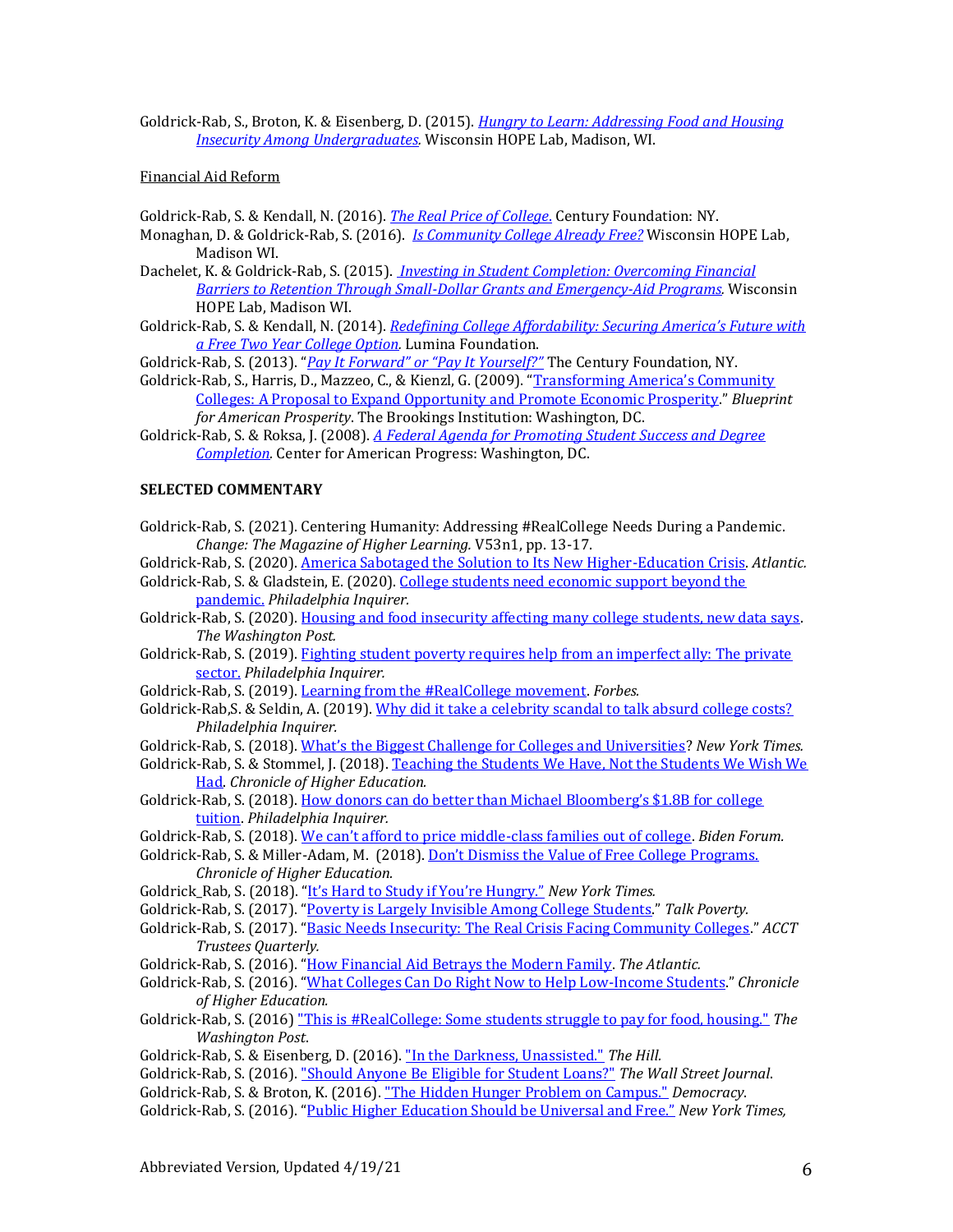*Room for Debate*.

Goldrick-Rab, S. & Broton, K. (2015). "[Hungry, Homeless, and in College](https://www.nytimes.com/2015/12/04/opinion/hungry-homeless-and-in-college.html)." *The New York Times.*

- Goldrick-Rab, S. & Kolbe, T. (2015). "Rethinking state support for higher ed." *Inside Higher Ed.*
- Goldrick-Rab, S. & Broton, K. (2015). "To cut costs, college students are buying less food and even going hungry." *The Conversation*.
- Goldrick-Rab, S. (2015). "The market needs more workers with associate degrees." *Education Next*.
- Goldrick-Rab, S. (2015). "Why restoring hope in Baltimore depends on making college affordable." *The Nation*.
- Goldrick-Rab, S. (2015). "Industry and government need to do more to train workers." *New York Times, Room for Debate*.
- Goldrick-Rab, S. & Kelchen, R. (2015). "What your college isn't telling you about college costs," *Time Magazine.*
- Cohen, G. & Goldrick-Rab, S. (2015). "What psychology tells us about student achievement—and how it is ignored." *Washington Post*

# **EXTERNAL SUPPORT**

(Funding total:  $\sim$  \$23 million)

*Federal Funders*: U.S. Department of Education, U.S. Department of Housing and Urban Development, National Science Foundation

*Private Foundations:* Annie E. Casey Foundation, Arnold Ventures, The Bill & Melinda Gates Foundation, Prentice & Alline Brown Foundation, Carnegie Corporation, Conagra Foundation, Great Lakes Higher Education, ECMC Foundation, Greater Texas Foundation, Imaginable Futures, Jack Kent Cooke Foundation, Jewish Foundation for the Education of Women, Joyce Foundation, The Kresge Foundation; Lenfest Foundation; Lumina Foundation; Michaelson 20MM, Petrie Foundation; Seldin/Haring-Smith Foundation, Trellis Foundation, William T. Grant Foundation

*Corporate Support:* Aramark, Bank of America, Ceannate, Cengage, CourseHero, Pearson, Strada

# **RECENT PUBLIC SERVICE**

- Author, Blueprint on Lifelong Learning, Center for Disease Control's Blueprint for Equitable Recovery and Resilience in Communities Across America. (2020).
- National advisor, Aspen Ascend Postsecondary Success for Parents Initiative (2020)
- Co-host, U.S. Congressional Briefing on U.S. GAO Report on Campus Child Care (2019)
- Co-host, U.S. Congressional Briefing on U.S. GAO Report on Campus Food Insecurity (2019)
- Member, Education Policy Advisory Council, U.S. Senator Bernie Sanders (2019)
- National Alliance to End Homelessness, Research Council (2019)
- American Cancer Society / JED Foundation / PHA Advisory Council on campus wellbeing (2019)
- Technical Advisor for State Legislators, Campaign for Free College Tuition (2018)
- Century Foundation National Task Force on Community Colleges (2012-2013, 2018-2019)
- First-ever U.S. Congressional Briefing on College Student Hunger, Speaker (2017)
- White House Domestic Policy Council Final Convening on Community Colleges, Speaker (2016)
- White House Domestic Policy Council Convening of Experts on Community Colleges, Convener and Panelist (2016)
- Oregon State Senate and Oregon House of Representatives, Expert Testimony on the Oregon Promise (2015)
- U.S. Department of Housing and Urban Development, Keynote Lecture on Housing Insecurity among Community College Students (2015)
- Albert Shanker Institute, Board of Directors (2015-)
- American Federation of Teachers, Higher Education Program and Policy Council (2014-2017)
- U.S. Congressional Advisory Committee on Student Financial Aid, Testimony (2014 & 2015)
- U.S. Senate Health, Education, Labor & Pensions Committee, Expert Testimony (2013)